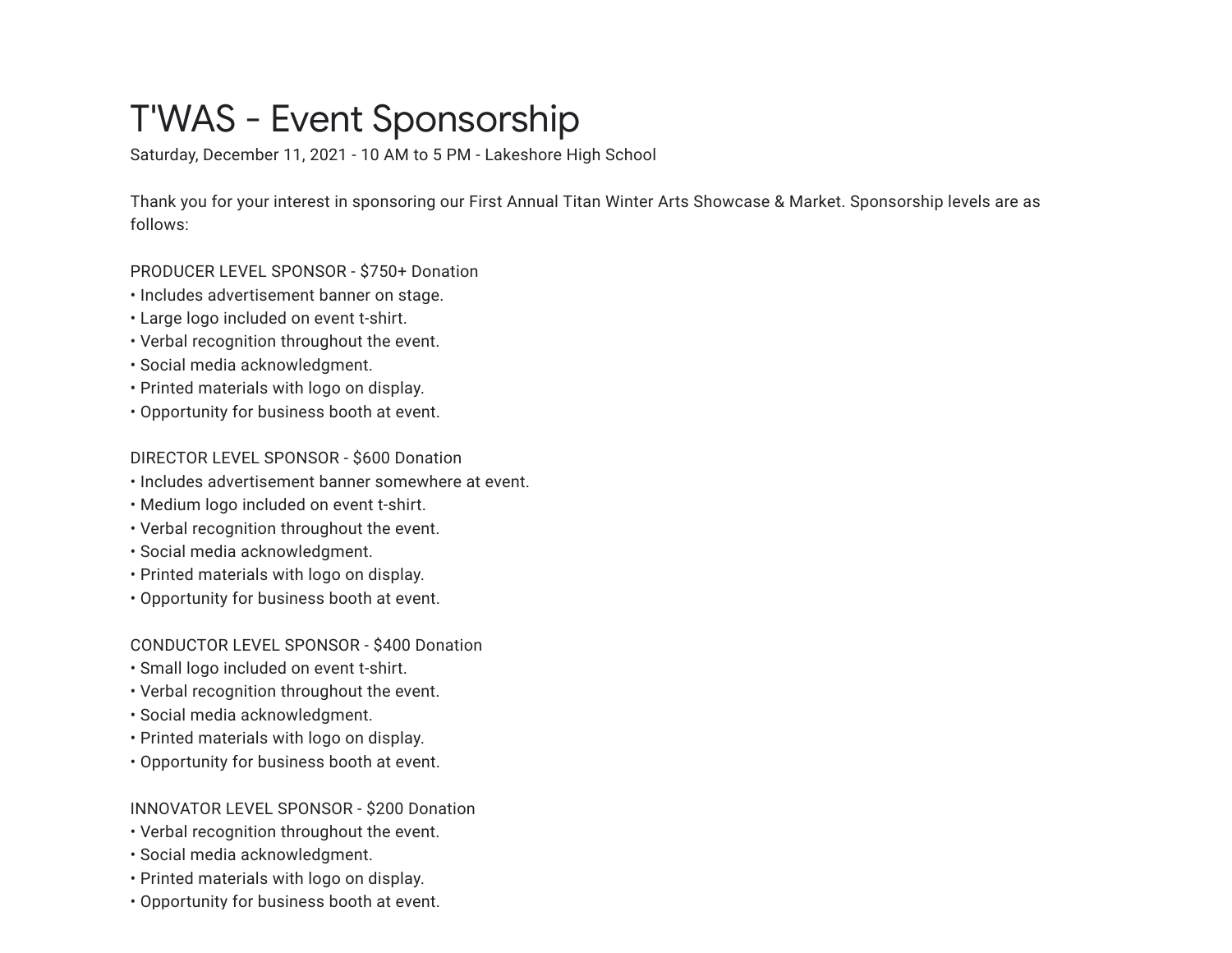pp your control

#### FRIEND OF THE ARTS SPONSOR - \$100 or Less Donation

- Social media acknowledgment.
- Printed materials with name on display.

Please contact Jolynn Logue at [jolynnelogue@aol.com](mailto:jolynnelogue@aol.com) for more information.

|    | * Required             |
|----|------------------------|
| 1. | Level of Sponsorship*  |
|    | Mark only one oval.    |
|    | Producer - \$750+      |
|    | Director - \$600       |
|    | Conductor - \$400      |
|    | Innovator - \$200      |
|    | Friend - \$100 or Less |

2. Company/Business Name \*

3. Contact Person Name \*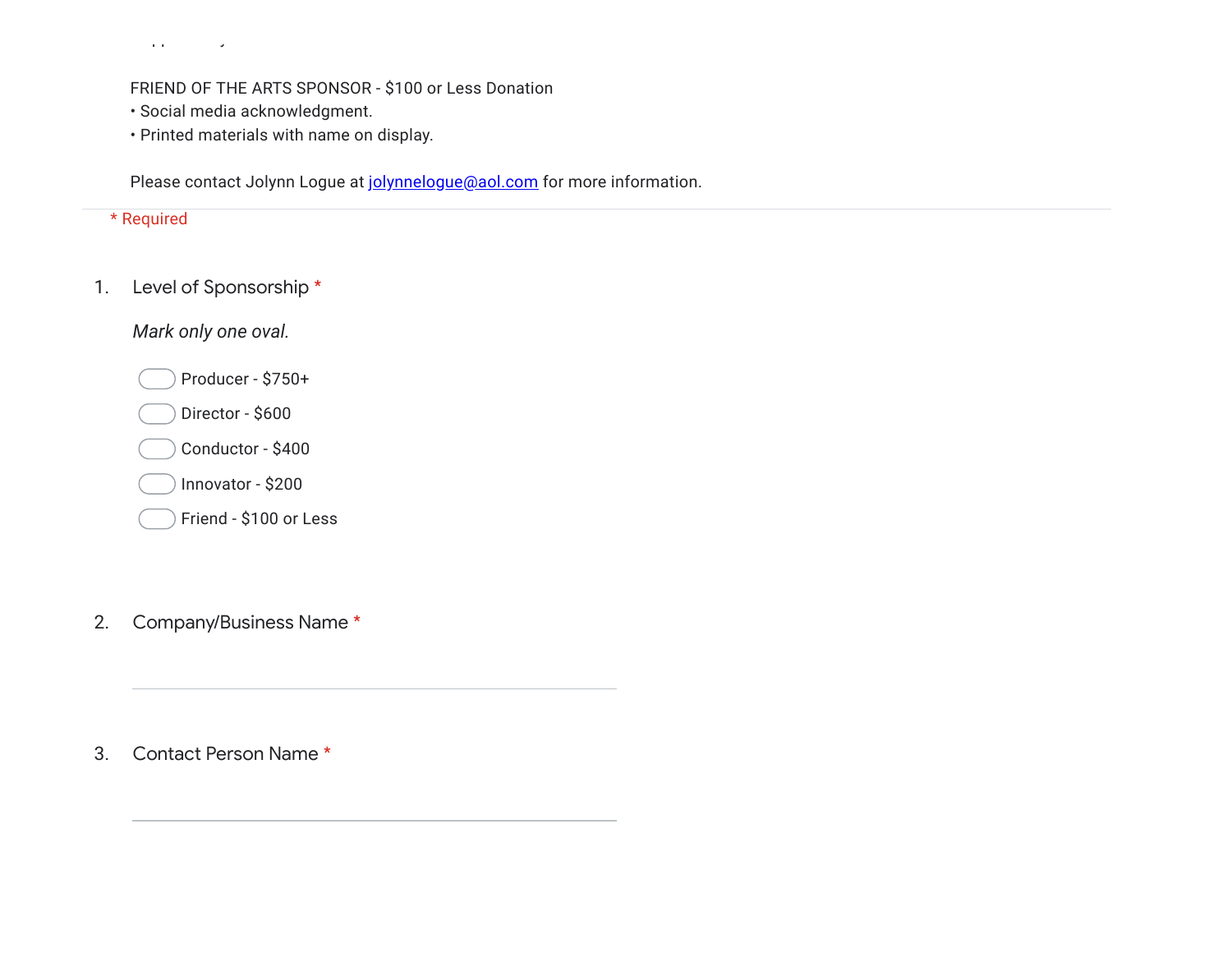## 4. Contact Person Email \*

5. Contact Person Phone Number \*

6. Logo or Photos

Files submitted:

7. Website

8. Facebook, Twitter, or Other Social Media Info